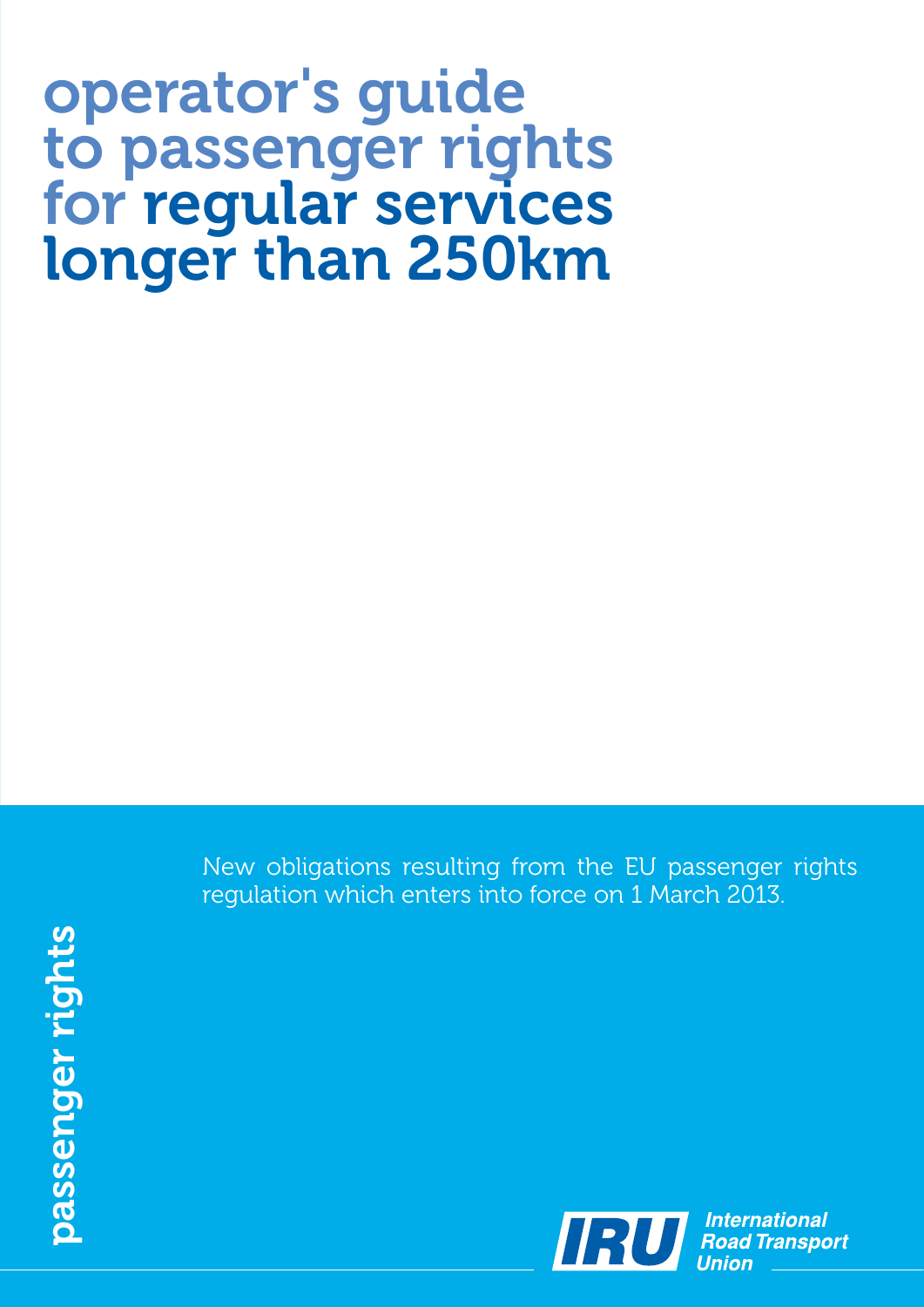## Operator's guide to passenger rights for regular services longer<br>than 250km

This document aims to inform transport managers of new obligations resulting from the EU passenger rights regulation which enters into force on 1 March 2013.

This regulation specifies what passengers might claim in situations such as accidents, cancellations/delays, defines the rights of disabled persons and persons with reduced mobility, and governs passengers' complaints.

This document focuses on regular bus/coach services longer than 250km where passengers board or disembark within the territory of a Member State.

01 // EU regulation 181/2011 concerning passenger rights for bus and coach transport applicable as of 1 March 2013

02 // general provisions

03 // what to do after an accident?

04 //how to deal with disabled passengers and passengers with reduced mobility?

05 // what to do in case of cancellation or delay at departure?

06 // how to provide information to passengers?

07 // how to deal with passenger complaints?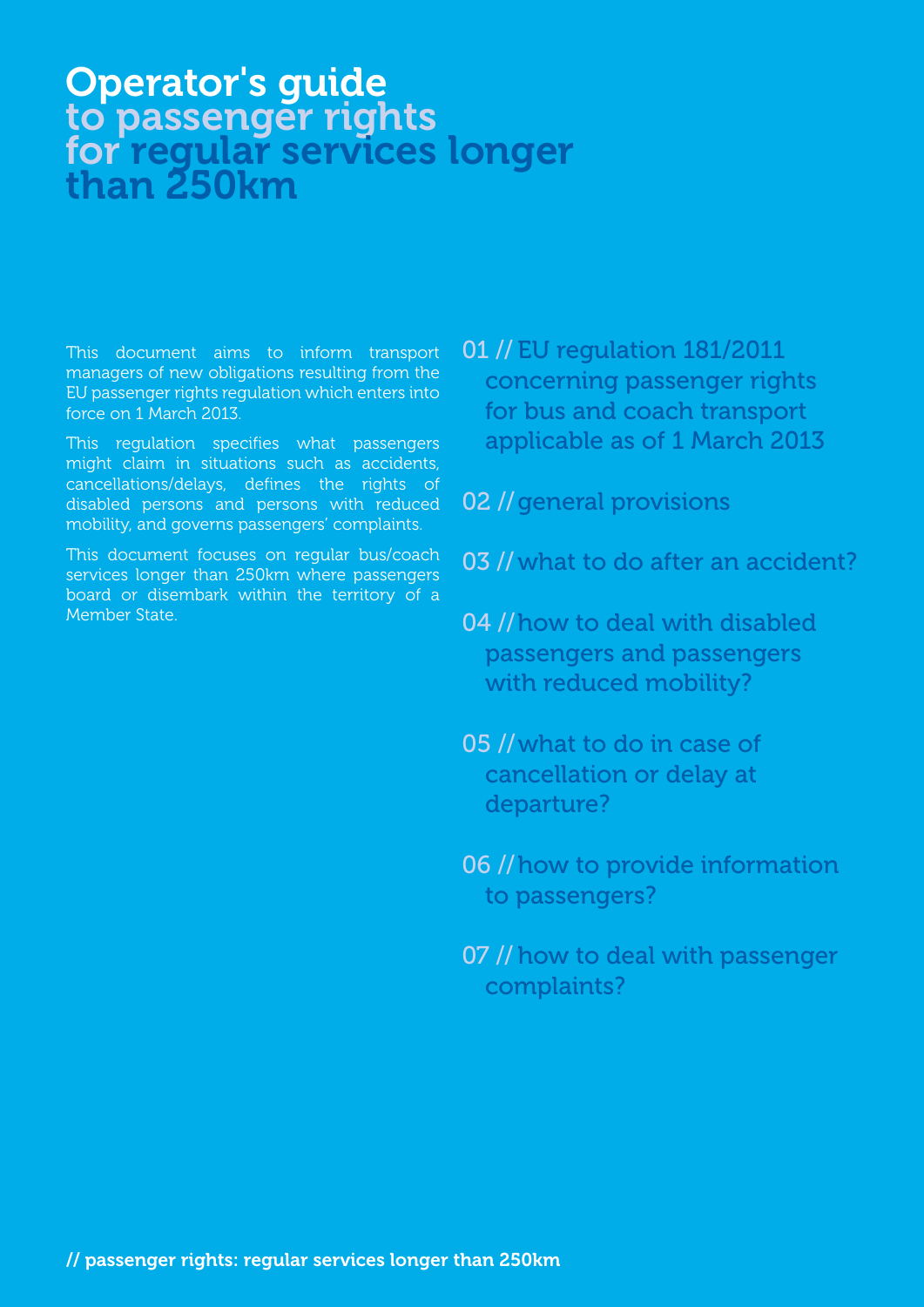## 01 // EU regulation 181/2011 concerning passenger rights for bus and coach transport applicable as of 1 March 2013

|                                                                                                                                                                            | Regular services      |                       | Occasional services |
|----------------------------------------------------------------------------------------------------------------------------------------------------------------------------|-----------------------|-----------------------|---------------------|
|                                                                                                                                                                            | $< 250$ $km$          | $>250$ km             |                     |
| No price discrimination based on the nationality of<br>customers [Article 4(2)]                                                                                            | $\blacktriangleright$ |                       |                     |
| Provision of (electronic) tickets or any other document<br>giving entitlement to transport to passengers [Article 4(1)]                                                    |                       | $\blacktriangleright$ |                     |
| Compensation for death or injury and loss of or damage<br>to luggage following an accident (Article 7)                                                                     |                       | V                     |                     |
| Reasonable assistance to meet passengers' immediate<br>practical needs following an accident (Article 8)                                                                   |                       |                       |                     |
| Compensation for mobility equipment or assistive devices<br>lost or damaged by carriers (Article 17)                                                                       | V                     |                       |                     |
| Unconditional right to transport for disabled people,<br>unless health and safety requirements or vehicle design/<br>infrastructure make it impossible (Articles 9 and 10) |                       |                       |                     |
| Disability-awareness training for drivers and all personnel<br>who deal directly with the travelling public (Article 16)                                                   | V                     | $\blacktriangledown$  |                     |
| Provision of adequate information throughout the journey<br>(article 24)                                                                                                   |                       | $\blacktriangledown$  |                     |
| Provision of information on passenger rights no later than<br>the time of departure (Article 25)                                                                           |                       |                       |                     |
| Establishment of a passenger complaints handling system<br>(Article 26 and 27)                                                                                             |                       |                       |                     |
| Provision of assistance to disabled people, on 36 hours<br>notice (Article 14)                                                                                             |                       | $\boldsymbol{\nu}$    |                     |
| Passenger rights and assistance in the event of<br>cancellation or delay at departure (Articles 19 to 21)                                                                  |                       |                       |                     |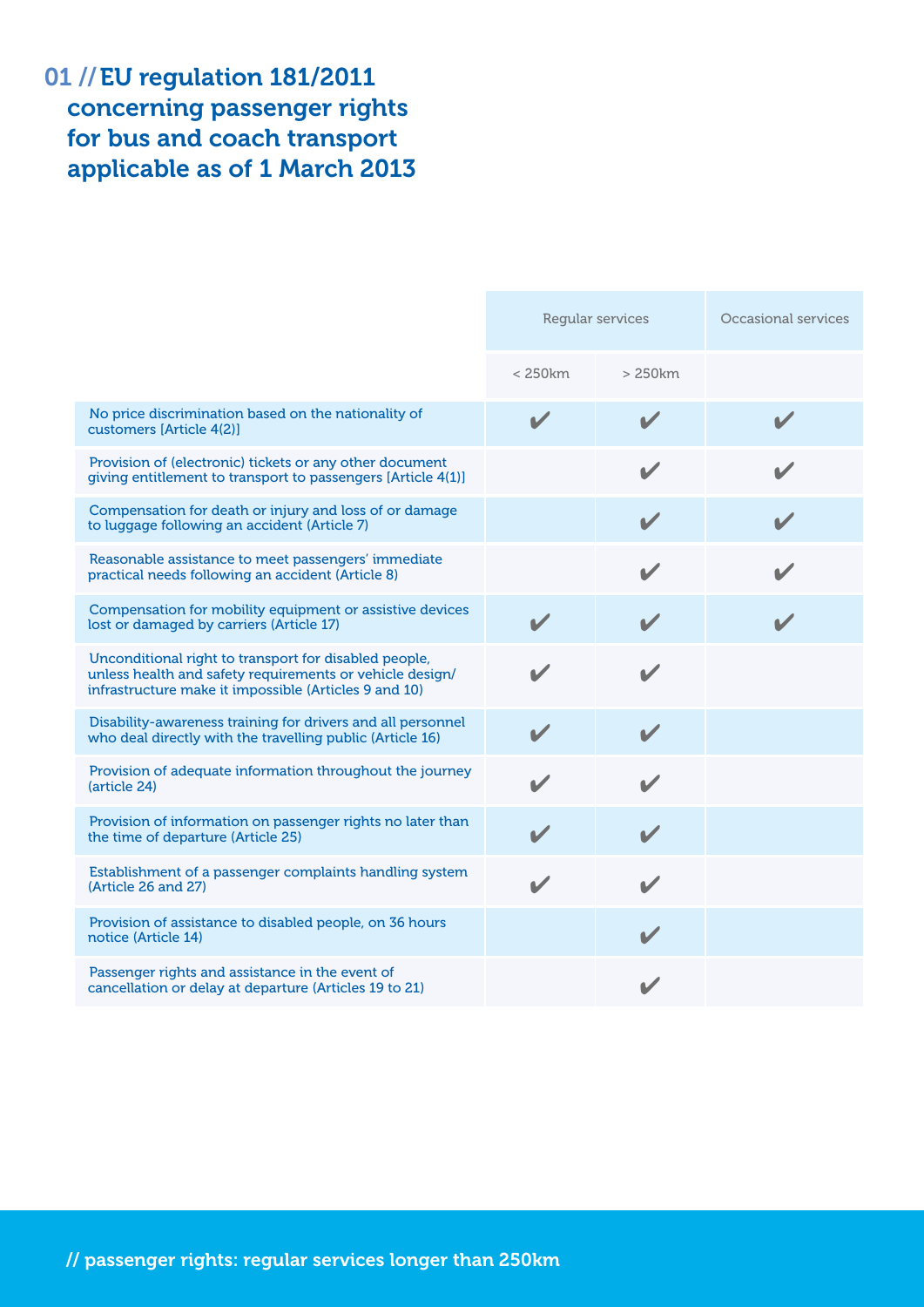## 02 // general provisions

Carriers must issue tickets or electronic tickets, unless other (individual or collective) documents give entitlement to transport.

Contract conditions and tariffs applied by carriers must be offered to passengers without any discrimination based on nationality.

In the event that a carrier, travel agent or tour operator has delegated the performance of an obligation to a third party, both parties remain liable for the acts and omissions of that third party.

## 03 // what to do after an accident?

Carrier obligations to passengers after an accident

Where appropriate, carriers might be expected to assist passengers with:

- → Accommodation, up to a maximum 80 EUR per passenger per night for a maximum of 2 nights;
- → Food:
- $\rightarrow$  Clothing;
- → Transport to destination or to place of accommodation;
- $\rightarrow$  Facilitating first aid.

Any assistance provided to passengers does not constitute an acceptance or recognition of liability by the carrier.

## Compensation in case of accident

Following an accident, passengers are entitled to financial compensation for the following:

- ➔ Death (including reasonable funeral expenses);
- → Personal injury;
- $\rightarrow$  Luggage that is lost or damaged;
- → Damage to wheelchairs, other mobility equipment, or assistive devices.

#### Compensation amount: How much should be given?

This will be calculated according to the applicable national law 01.

For damage to wheelchairs, other mobility equipment, or assistive devices, compensation must cover the replacement or repair cost of the lost or damaged equipment.

Carriers may ask for compensation from any third parties depending on the applicable national laws.

## 04 //how to deal with disabled passengers and passengers with reduced mobility?

Reservations and tickets must be offered to disabled persons and persons with reduced mobility at no additional cost.

#### Principle

Carriers cannot refuse to provide a ticket, to take on board or to accept a reservation for a person, because of their disability or reduced mobility.

 $01$  Law chosen by the parties; in the absence of choice, law of the country where the passenger has his habitual residence, provided that either the place of departure or the place of destination is situated in that country. Otherwise, law of the country where the carrier has his habitual residence.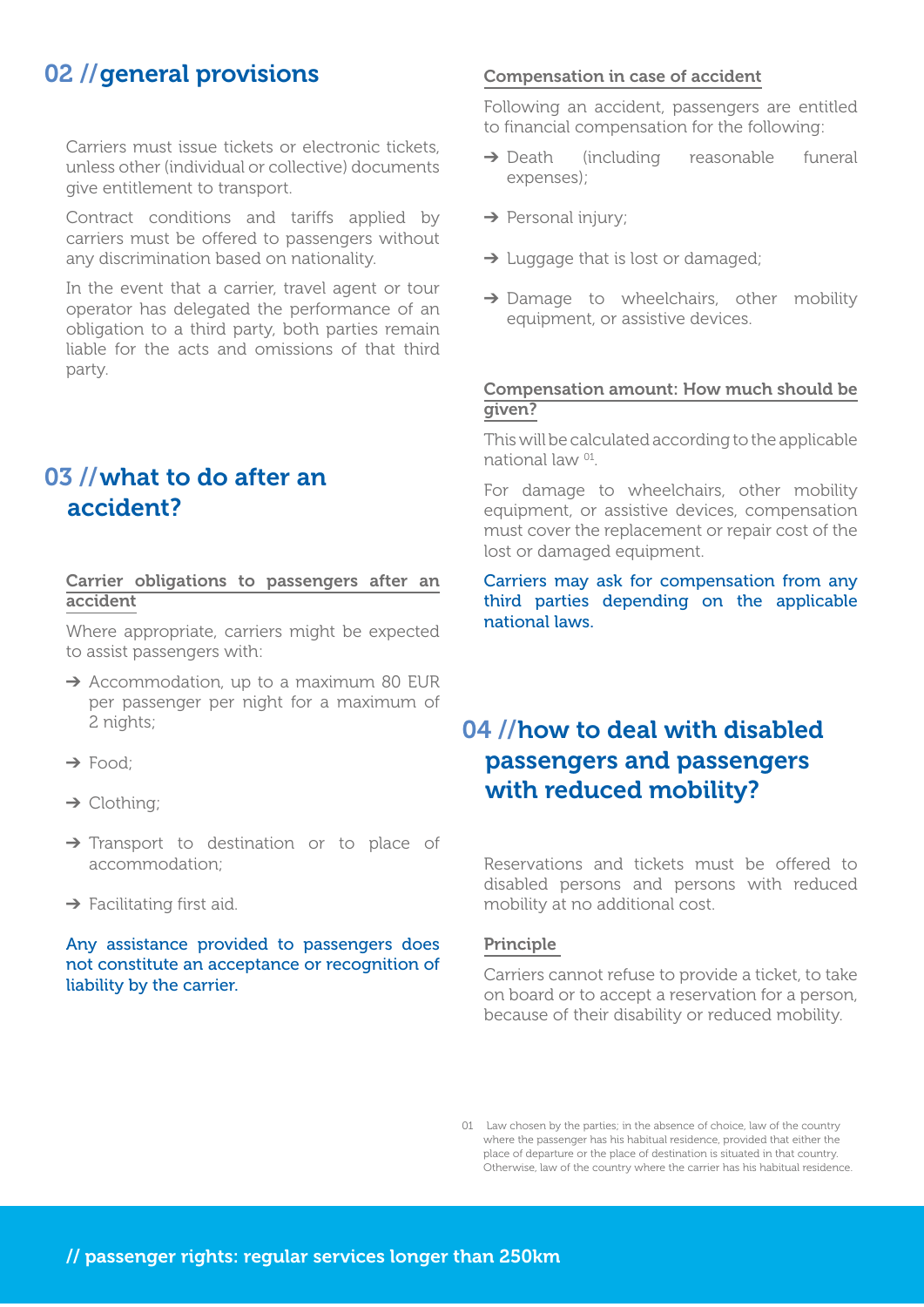## **Exceptions**

- → Health and safety requirements established by the law or competent authorities.
- → The vehicle design and/or infrastructure (bus stops, terminals) make it physically impossible to take on board, disembark or carry the disabled person or person with reduced mobility.

## The rights of passengers who are refused a booking or boarding (at time of purchase), because of their disability or reduced mobility

In this situation, carriers must inform passengers:

- $\rightarrow$  Of the reasons for refusal and if requested, in writing within 5 days of the request.
- → If they offer any acceptable alternative services.

If the reasons for which the passenger was refused a booking or boarding can be negated by the presence of a person who can provide the necessary assistance, then the passenger may ask to be accompanied free of charge by a person of their choice.

## Passengers who have already booked and are refused boarding, because of their disability or reduced mobility

If the need for assistance was not notified in advance, the passenger and their accompanying person must be offered reimbursement with, where relevant and as soon as possible, a return service free of charge to the first point of departure as written in the transport contract.

If the need for assistance was notified in advance (36 hours) the passenger and their accompanying person must be offered reimbursement or, where feasible, continuation of the journey by reasonable alternative transport services to the place of destination as written in the transport contract.

## Notification of assistance needs

The need for assistance or special seating needs must be notified to the carrier, travel agent or tour operator at least 36 hours in advance<sup>02</sup>.

Carriers, travel agents and tour operators must make it easy to receive any notifications at all points of sale, including by telephone and via the internet.

## Absence of notification

Carriers, terminal managers, travel agents and tour operators must make every reasonable effort to ensure that passengers are able to board, transfer to the corresponding service or disembark.

## Assistance on board

Disabled passengers should be provided with:

- $\rightarrow$  Any essential information on the journey (in accessible format upon request).
- → Assistance with boarding/alighting during breaks, if there are personnel other than the driver on board.

## Assistance at terminals<sup>03</sup>

(Together with terminal managers within their respective areas of competence)

Arrangements should be made where necessary to enable disabled persons to communicate their arrival at the terminal, move in the terminal, board and alight from the vehicle, load and retrieve their luggage, carry an assistance dog, and proceed to their seat.

<sup>02</sup> If travel agents or tour operators receive a notification, they must transfer the information to the carrier or terminal managing body as soon as possible.

<sup>03</sup> The European Commission will make available on the Internet a list of bus and coach terminals where assistance for disabled persons and persons with reduced mobility is to be provided.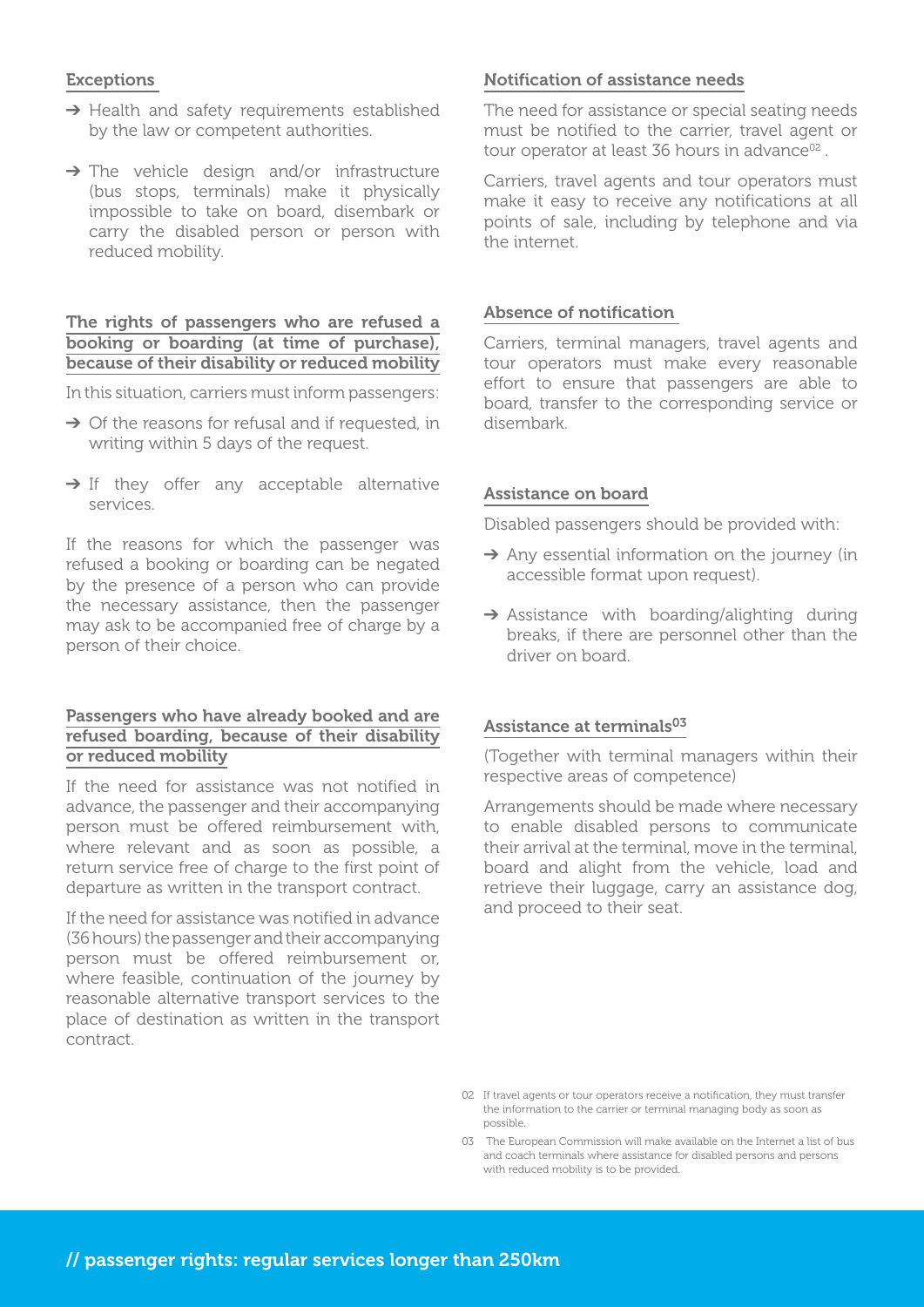#### Personnel training

All personnel, including drivers, who deal directly with the travelling public, must follow a disability-awareness training programme<sup>04</sup>.

All personnel, other than drivers, who deal directly with the travelling public, must follow a disability-assistance training programme.

### Compensation for wheelchairs and mobility equipment

When carriers have either lost or damaged a wheelchair, other mobility equipment or assistive devices in any circumstances, financial compensation paid must be equal to the replacement or repair cost for the lost or damaged equipment or devices.

Where necessary, every effort must be taken to provide temporary replacement equipment.

## 05 // what to do in case of cancellation or delay at departure?

#### Cancellation or 2-hour delay from a terminal or a bus stop; overbooking

Carriers must offer passengers the choice between the following:

- $\rightarrow$  Continuation to the final destination as soon as possible, under similar conditions as written in the transport contract.
- $\rightarrow$  Reimbursement<sup>05</sup> with, where relevant and as soon as possible, a return service by bus to the first point of departure as written in the transport contract.
- 04 This obligation might be postponed until 1 March 2018, depending on the arrangements between the national bus/coach transport sector and their national authorities.
- 05 The reimbursement must be paid within 14 days after the offer has been made, or the request has been received. The payment should cover the full cost of the ticket at the original purchase price, for the part or parts of the journey not made, and for the part or parts already made if the journey no longer serves any purpose in relation to the passenger's original travel plan. In case of travel passes or season tickets, the payment should be equal to its proportional part of the full cost of the pass or ticket. The reimbursement should be paid in money, unless the passenger accepts another form of payment.

In case of cancellation or 2-hour delay from a terminal, the reimbursement amounts to 150% of the ticket price if the carrier cannot ensure the continuation of the journey.

## If the vehicle breaks down during the journey

The carrier must charter another vehicle and provide either the continuation of the service or transport to a waiting point or terminal where continuation of the journey is possible $06$ 

## Information at terminals

In the event of delay, carriers and terminal managers should provide information no later than 30 minutes after the scheduled departure time and information on the estimated departure time as soon as it is available (in accessible format for disabled persons and persons with reduced mobility).

If passengers miss a connecting service, the carrier or the terminal manager must make reasonable efforts to inform passengers of alternative connections (in accessible format for disabled persons and persons with reduced mobility).

Only where feasible, the information required above must be provided by electronic means to passengers, departing from terminals and bus stops, if they have requested it and have given the necessary contact details.

## Assistance07 in case of cancellations or delays in departure from a terminal

#### Applicable only to delays of 90-minutes or more at departure from a terminal, to journeys with a scheduled duration of more than 3 hours.

Snacks, meals and refreshments should be provided when available or if they can be reasonably supplied, along with, where necessary, accommodation (maximum 80 EUR per passenger per night for a maximum of 2 nights)

<sup>06</sup> The above-mentioned provisions do not apply to passengers with open tickets, as long as the departure time is not specified, except for passengers holding a travel pass or season ticket.

<sup>07</sup> This provision does not apply to passengers with open tickets as long as the departure time is not specified, except for passengers holding a travel pass or a season ticket.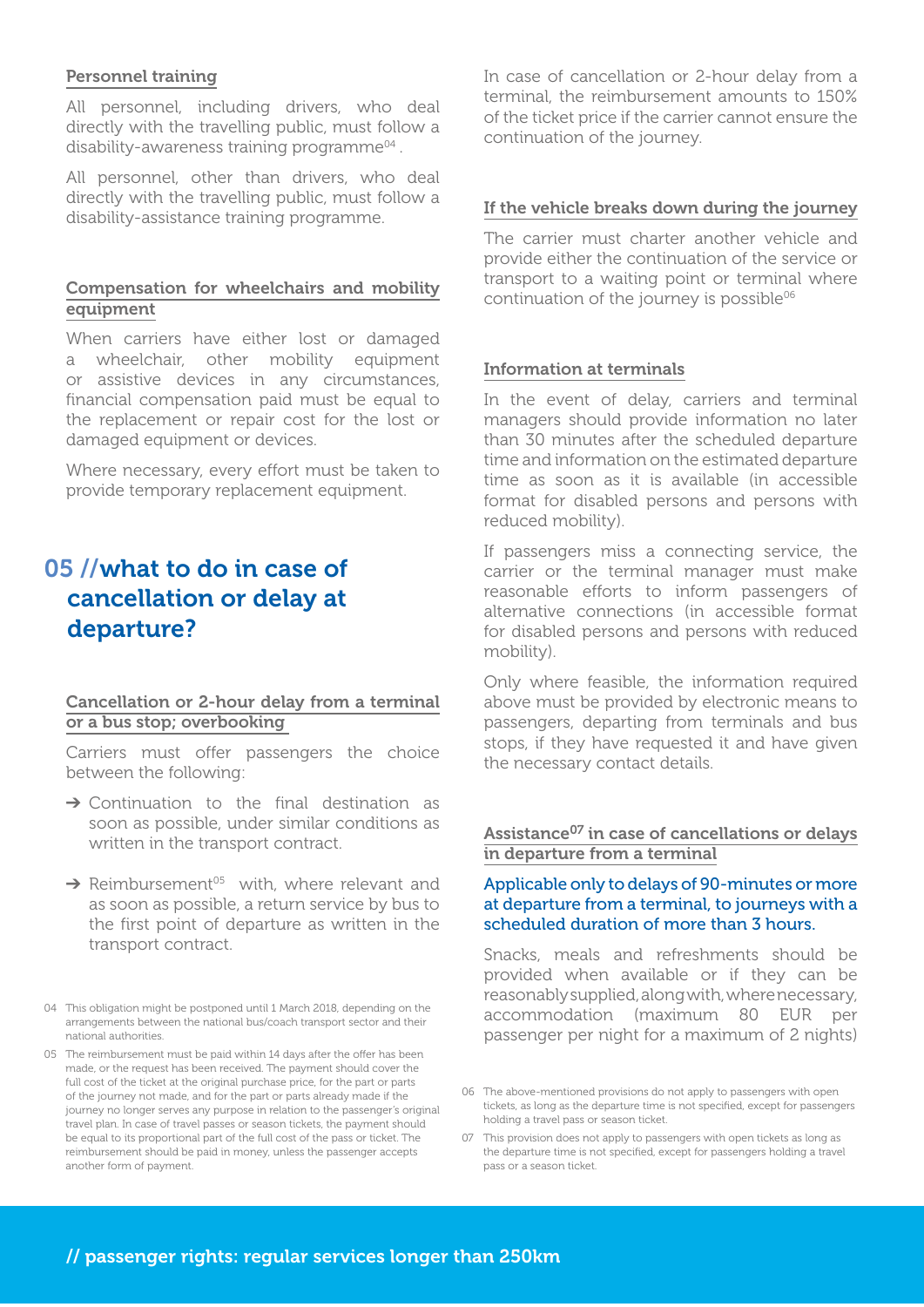and assistance to arrange transport between the terminal and the place of accommodation $08$ .

## 06 // how to provide information to passengers?

#### Non-discriminatory access conditions

Carriers must establish non-discriminatory access conditions for the transport of disabled persons and persons with reduced mobility, and make them available either in paper format or electronically.

These conditions should include legal texts establishing safety requirements, all relevant general information concerning the journey, conditions of carriage, and online booking facilities (upon request in accessible formats or physically distributed).

#### Information throughout the journey

(upon request and where feasible, in accessible formats)

Carriers must provide passengers with adequate information throughout their journey.

#### Information on passenger rights<sup>09</sup>

(upon request and where feasible, in accessible formats)

Passengers must be informed of their rights no later than the time of departure.

This information must show the contact details of the national body that is responsible for enforcing the EU passenger rights regulation.

08 Carriers are not obliged to offer accommodation and related transport when the delay or cancellation is caused by weather conditions.

09 In order to comply with this information requirement, carriers can use a summary of the relevant legislation, which will be made available to them by the European Commission.

## 07 // how to deal with passenger complaints?

Carriers must have an established system to handle complaints.

#### Procedures for submitting complaints

- → To be valid, a complaint must be submitted by the passenger within 3 months of the date when the regular service was performed.
- → The carrier must give notice to the passenger that their complaint has been accepted, rejected or is still being considered, within 1 month of receiving the complaint.
- → The final answer must be provided no later than 3 months after receiving the complaint.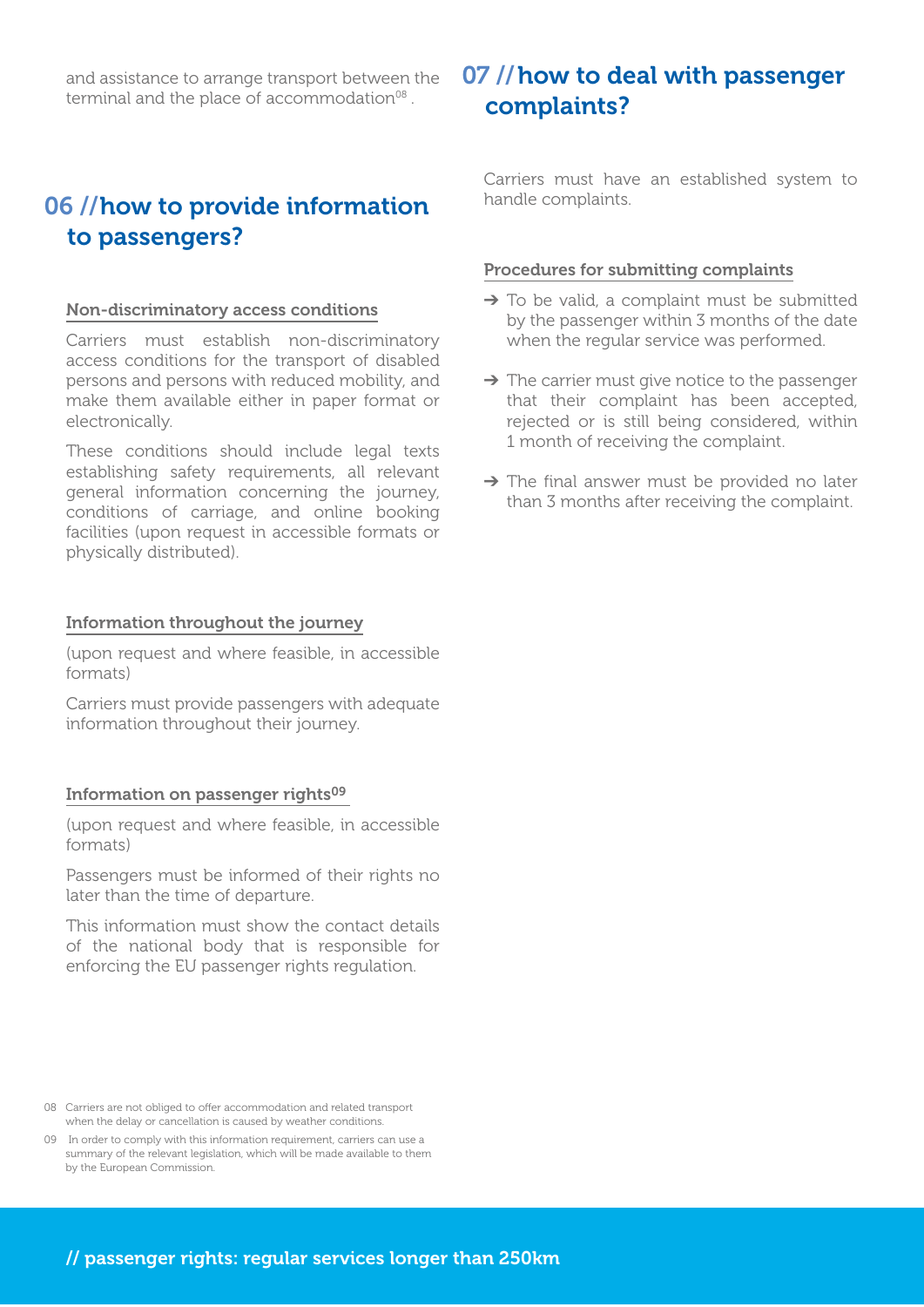## IRU Permanent Delegation to the European Union

32-34, avenue de Tervueren Bte 17 B-1040 Brussels Belgium

| Web:    | www.iru.org           |
|---------|-----------------------|
| E-mail: | brussels@iru.org      |
| Fax:    | $+32 - 2 - 743$ 25 99 |
| Tel:    | $+32 - 2 - 7432580$   |



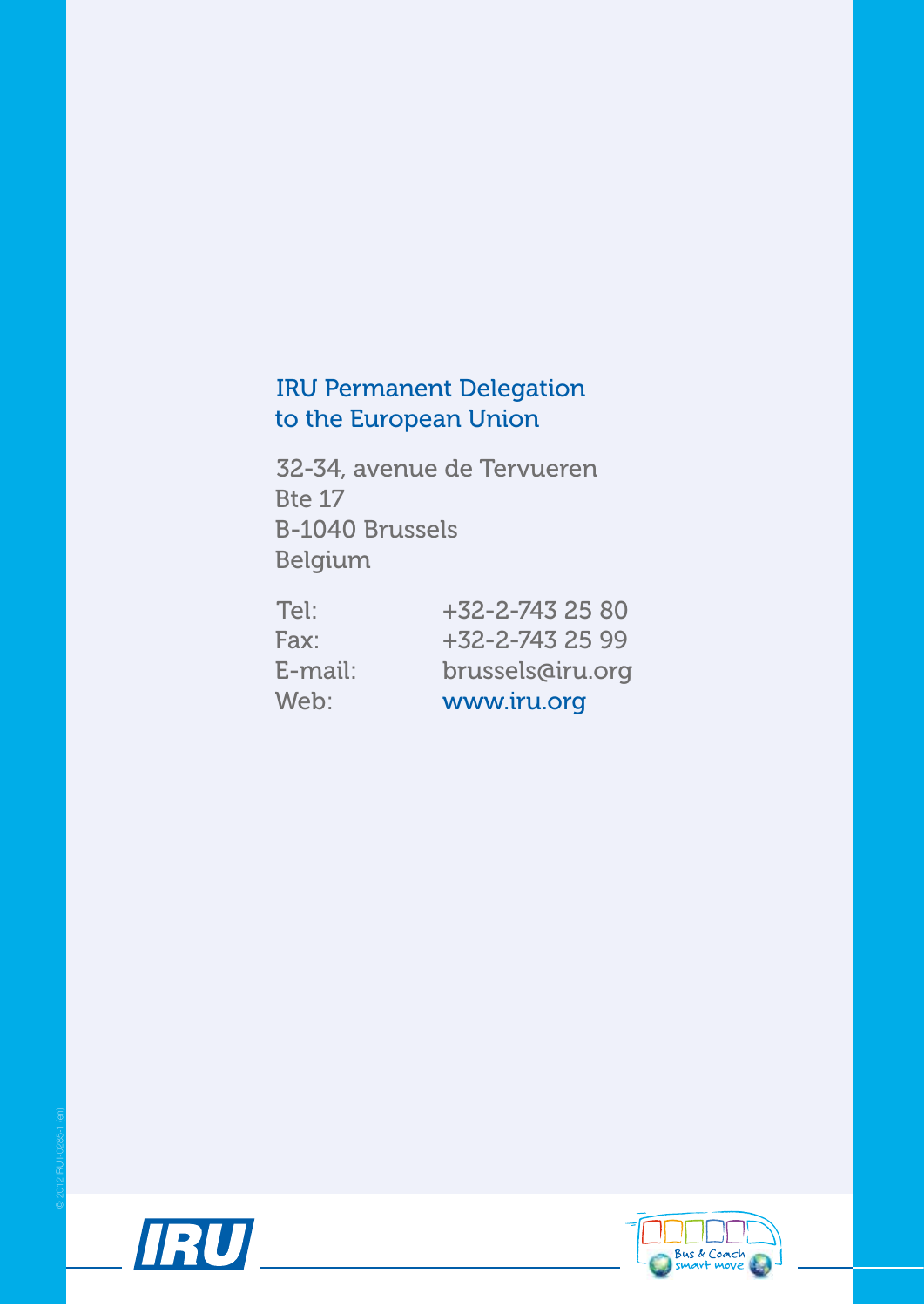# operator's guide to passenger rights for regular services<br>shorter than 250km

New obligations resulting from the EU passenger rights regulation which enters into force on 1 March 2013.

passenger rights passenger rights

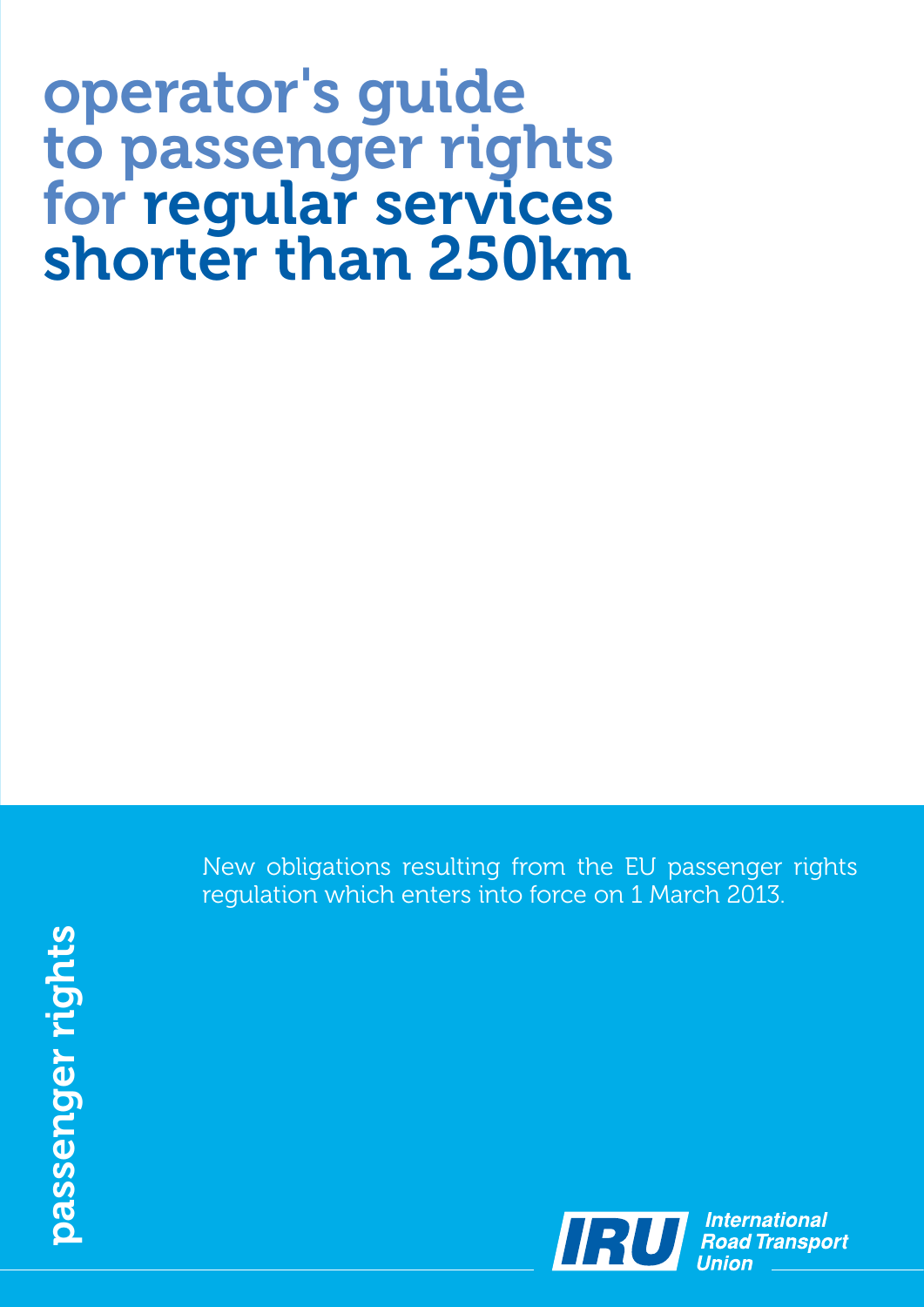## operator's guide to passenger rights for regular services shorter than 250km

This document aims to inform transport managers of new obligations resulting from the EU passenger rights regulation which enters into force on 1 March 2013.

This regulation specifies what passengers might claim in situations such as accidents, cancellations/delays, defines the rights of disabled persons and persons with reduced mobility, and governs passengers' complaints.

This document focuses on regular bus/coach services shorter than 250km where passengers board or disembark within the territory of a Member State.

| nobility, and governs passengers complaints.                                                                                                                               | Regular services           |                          | Occasional services |
|----------------------------------------------------------------------------------------------------------------------------------------------------------------------------|----------------------------|--------------------------|---------------------|
|                                                                                                                                                                            | $< 250$ km                 | >250km                   |                     |
| No price discrimination based on the nationality of<br>customers [Article 4(2)]                                                                                            | $\boldsymbol{\mathcal{U}}$ | V                        |                     |
| Provision of (electronic) tickets or any other document<br>giving entitlement to transport to passengers [Article 4(1)]                                                    |                            | $\blacktriangledown$     |                     |
| Compensation for death or injury and loss of or damage<br>to luggage following an accident (Article 7)                                                                     |                            |                          |                     |
| Reasonable assistance to meet passengers' immediate<br>practical needs following an accident (Article 8)                                                                   |                            | V                        |                     |
| Compensation for mobility equipment or assistive devices<br>lost or damaged by carriers (Article 17)                                                                       |                            | V                        |                     |
| Unconditional right to transport for disabled people,<br>unless health and safety requirements or vehicle design/<br>infrastructure make it impossible (Articles 9 and 10) |                            |                          |                     |
| Disability-awareness training for drivers and all personnel<br>who deal directly with the travelling public (Article 16)                                                   | $\boldsymbol{\nu}$         | $\overline{\mathscr{L}}$ |                     |
| Provision of adequate information throughout the journey<br>(article 24)                                                                                                   |                            |                          |                     |
| Provision of information on passenger rights no later than<br>the time of departure (Article 25)                                                                           |                            |                          |                     |
| Establishment of a passenger complaints handling system<br>(Article 26 and 27)                                                                                             |                            | $\blacktriangleright$    |                     |
| Provision of assistance to disabled people, on 36 hours<br>notice (Article 14)                                                                                             |                            | $\blacktriangledown$     |                     |
| Passenger rights and assistance in the event of<br>cancellation or delay at departure (Articles 19 to 21)                                                                  |                            |                          |                     |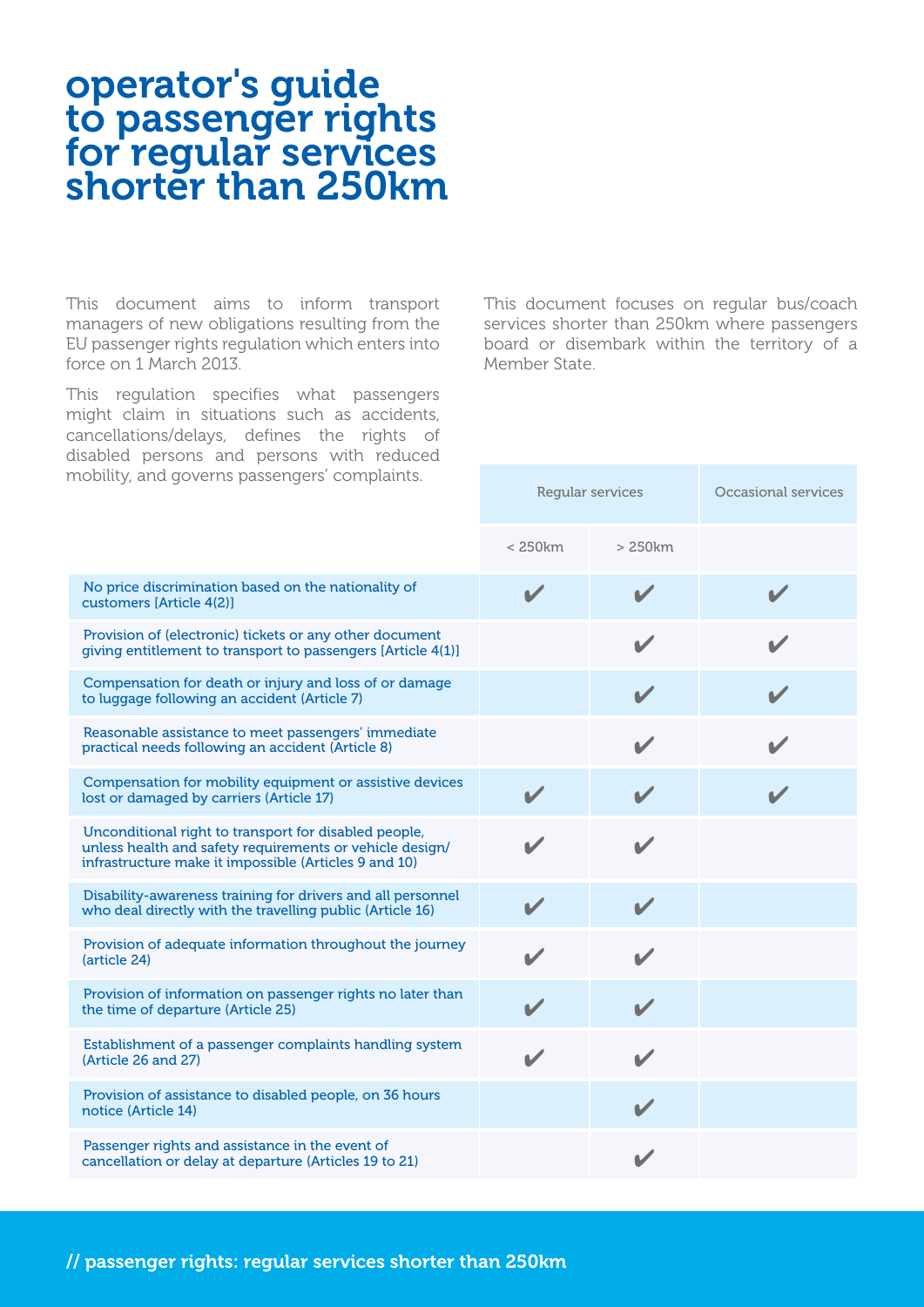## 01 // general provisions

Contract conditions and tariffs applied by carriers must be offered to passengers without any discrimination based on nationality.

## 02 //how to deal with disabled passengers and passengers with reduced mobility?

Reservations and tickets must be offered to disabled persons and persons with reduced mobility at no additional cost.

#### Principle

Carriers cannot refuse to provide a ticket, to take on board or to accept a reservation for a person, because of their disability or reduced mobility.

#### Exceptions:

- → Health and safety requirements established by the law or competent authorities.
- $\rightarrow$  The vehicle design and/or infrastructure (bus stops, terminals) make it physically impossible to take on board, disembark or carry the disabled person or person with reduced mobility.

#### Personnel training

All personnel, including drivers, who deal directly with the travelling public, must follow a disability-awareness training programme<sup>01</sup>.

### Compensation for wheelchairs and mobility equipment

When carriers have either lost or damaged a wheelchair, other mobility equipment or assistive devices in any circumstances, financial compensation paid must be equal to the replacement or repair cost for the lost or damaged equipment or devices.

## 03 // how to provide information to passengers?

#### Information throughout the journey

(upon request and where feasible, in accessible formats)

Carriers must provide passengers with adequate information throughout their journey.

#### Information on passenger rights<sup>02</sup>

(upon request and where feasible, in accessible formats)

Passengers must be informed of their rights no later than the time of departure.

This information must show the contact details of the national body that is responsible for enforcing the EU passenger rights regulation.

## 04 //how to deal with passenger complaints?

Carriers must have an established system to handle complaints.

#### Procedures for submitting complaints

- $\rightarrow$  To be valid, a complaint must be submitted by the passenger within 3 months of the date when the regular service was performed.
- $\rightarrow$  The carrier must give notice to the passenger that their complaint has been accepted, rejected or is still being considered, within 1 month of receiving the complaint.
- $\rightarrow$  The final answer must be provided no later than 3 months after receiving the complaint.

<sup>01</sup> This obligation might be postponed until 1 March 2018, depending on the arrangements between the national bus/coach transport sector and their national authorities.

<sup>02</sup> In order to comply with this information requirement, carriers can use a summary of the relevant legislation, which will be made available to them by the European Commission.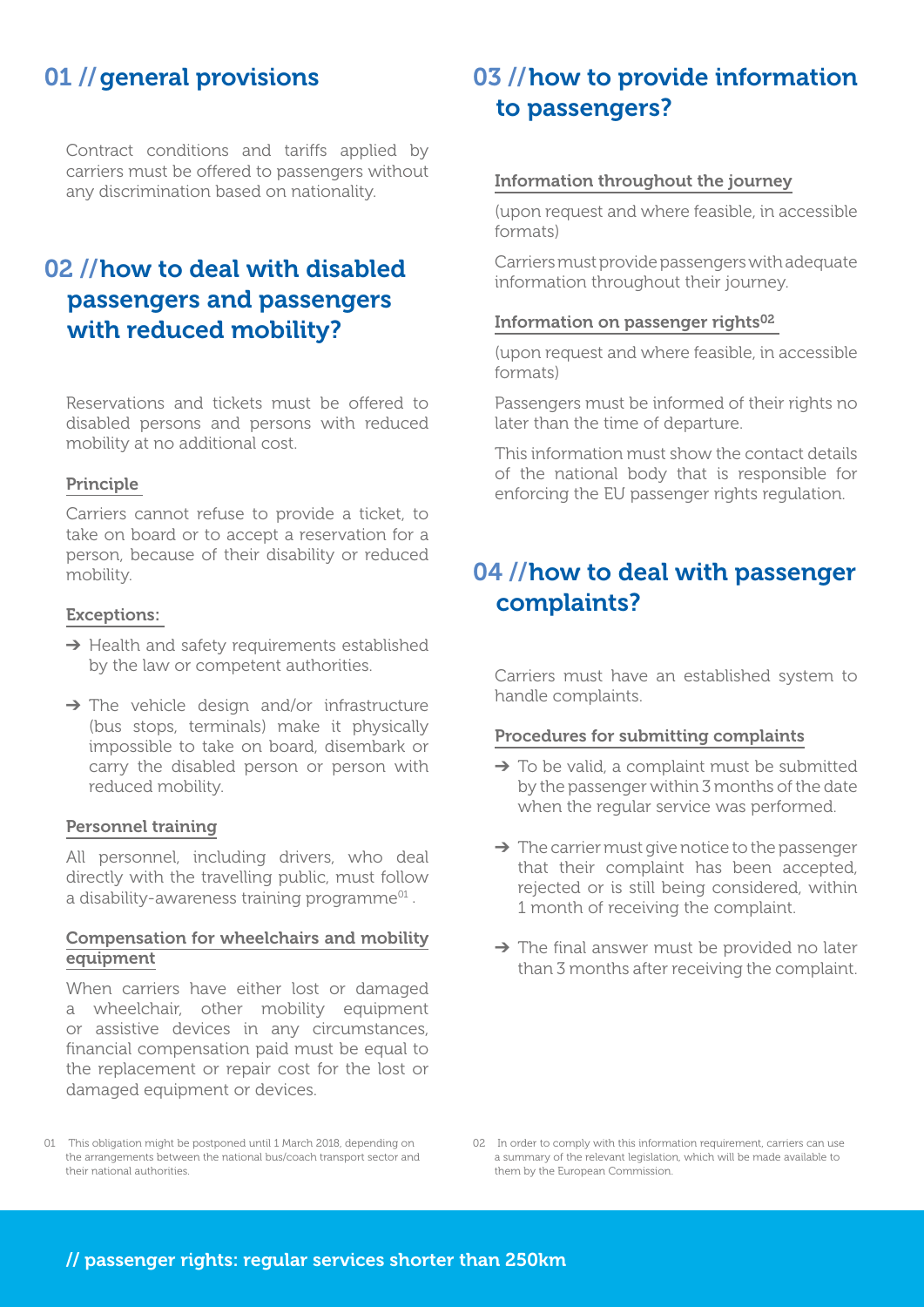## IRU Permanent Delegation to the European Union

32-34, avenue de Tervueren 32-34, avenue de Tervueren Bte 17 Brussels Bte 17 B-1040 Brussels **Belgium** 

| Tel:       | +32-2-743 25 80     |
|------------|---------------------|
| Fax:       | $+32 - 2 - 7432599$ |
| $E$ -mail: | brussels@iru.org    |
| Web:       | www.iru.org         |



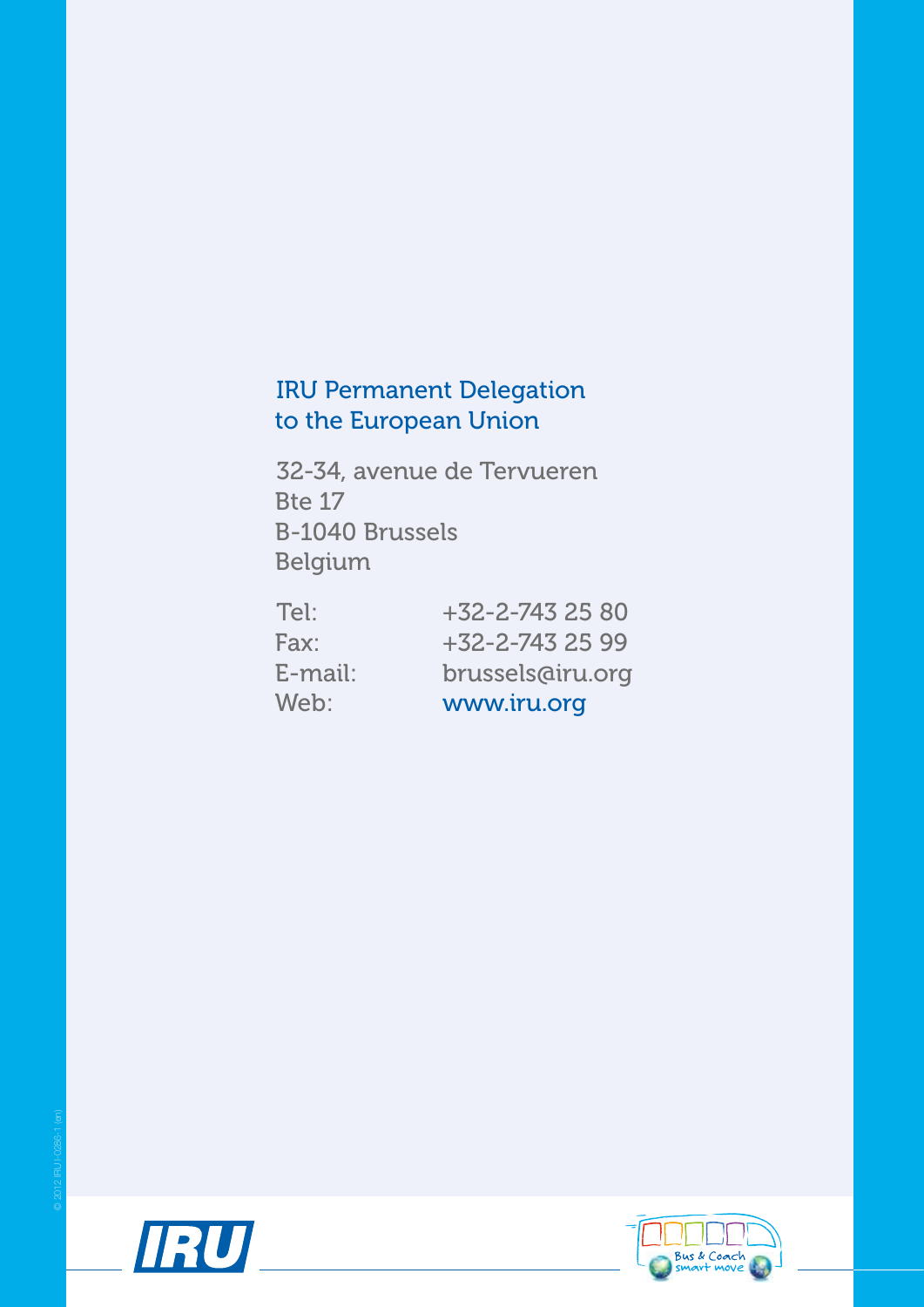## operator's guide to passenger rights for occasional services

New obligations resulting from the EU passenger rights regulation which enters into force on 1 March 2013.

passenger rights passenger rights

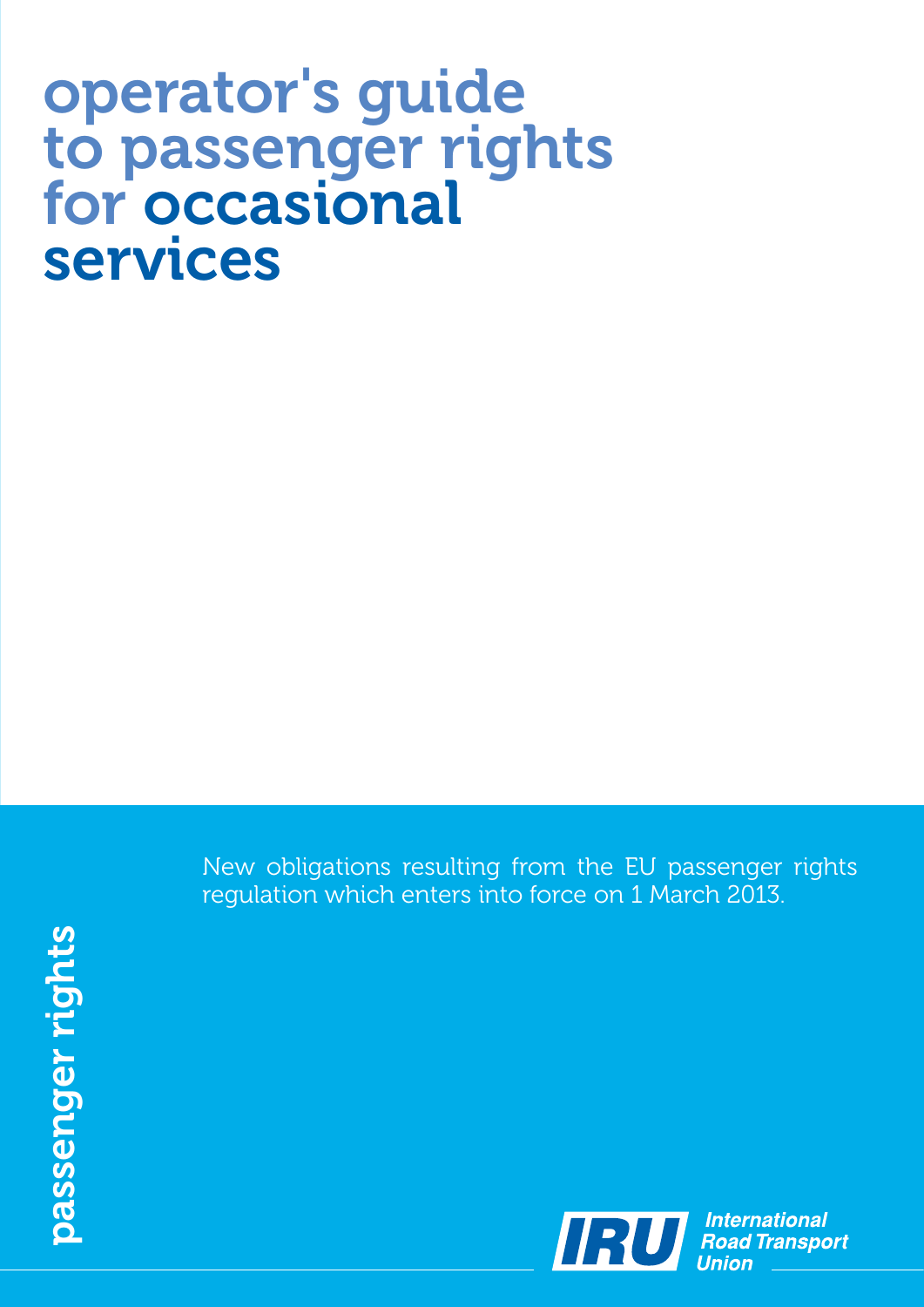## operator's guide to passenger rights for occasional services

This document aims to inform transport managers of new obligations resulting from the EU passenger rights regulation which enters into force on 1 March 2013.

This regulation specifies what passengers might claim in situations such as accidents, cancellations/delays, defines the rights of disabled persons and persons with reduced mobility, and governs passengers' complaints.

This checklist focuses on occasional bus/coach services where passengers board or disembark within the territory of a Member State.

|                                                                                                                                                                            | Regular services |                       | Occasional services |
|----------------------------------------------------------------------------------------------------------------------------------------------------------------------------|------------------|-----------------------|---------------------|
|                                                                                                                                                                            | $< 250$ $km$     | >250km                |                     |
| No price discrimination based on the nationality of<br>customers [Article 4(2)]                                                                                            | $\mathbf{v}$     | V                     |                     |
| Provision of (electronic) tickets or any other document<br>giving entitlement to transport to passengers [Article 4(1)]                                                    |                  | $\blacktriangledown$  |                     |
| Compensation for death or injury and loss of or damage<br>to luggage following an accident (Article 7)                                                                     |                  |                       |                     |
| Reasonable assistance to meet passengers' immediate<br>practical needs following an accident (Article 8)                                                                   |                  |                       |                     |
| Compensation for mobility equipment or assistive devices<br>lost or damaged by carriers (Article 17)                                                                       |                  |                       |                     |
| Unconditional right to transport for disabled people,<br>unless health and safety requirements or vehicle design/<br>infrastructure make it impossible (Articles 9 and 10) |                  |                       |                     |
| Disability-awareness training for drivers and all personnel<br>who deal directly with the travelling public (Article 16)                                                   |                  | $\blacktriangleright$ |                     |
| Provision of adequate information throughout the journey<br>(article 24)                                                                                                   |                  |                       |                     |
| Provision of information on passenger rights no later than<br>the time of departure (Article 25)                                                                           |                  |                       |                     |
| Establishment of a passenger complaints handling system<br>(Article 26 and 27)                                                                                             |                  | V                     |                     |
| Provision of assistance to disabled people, on 36 hours<br>notice (Article 14)                                                                                             |                  | V                     |                     |
| Passenger rights and assistance in the event of<br>cancellation or delay at departure (Articles 19 to 21)                                                                  |                  |                       |                     |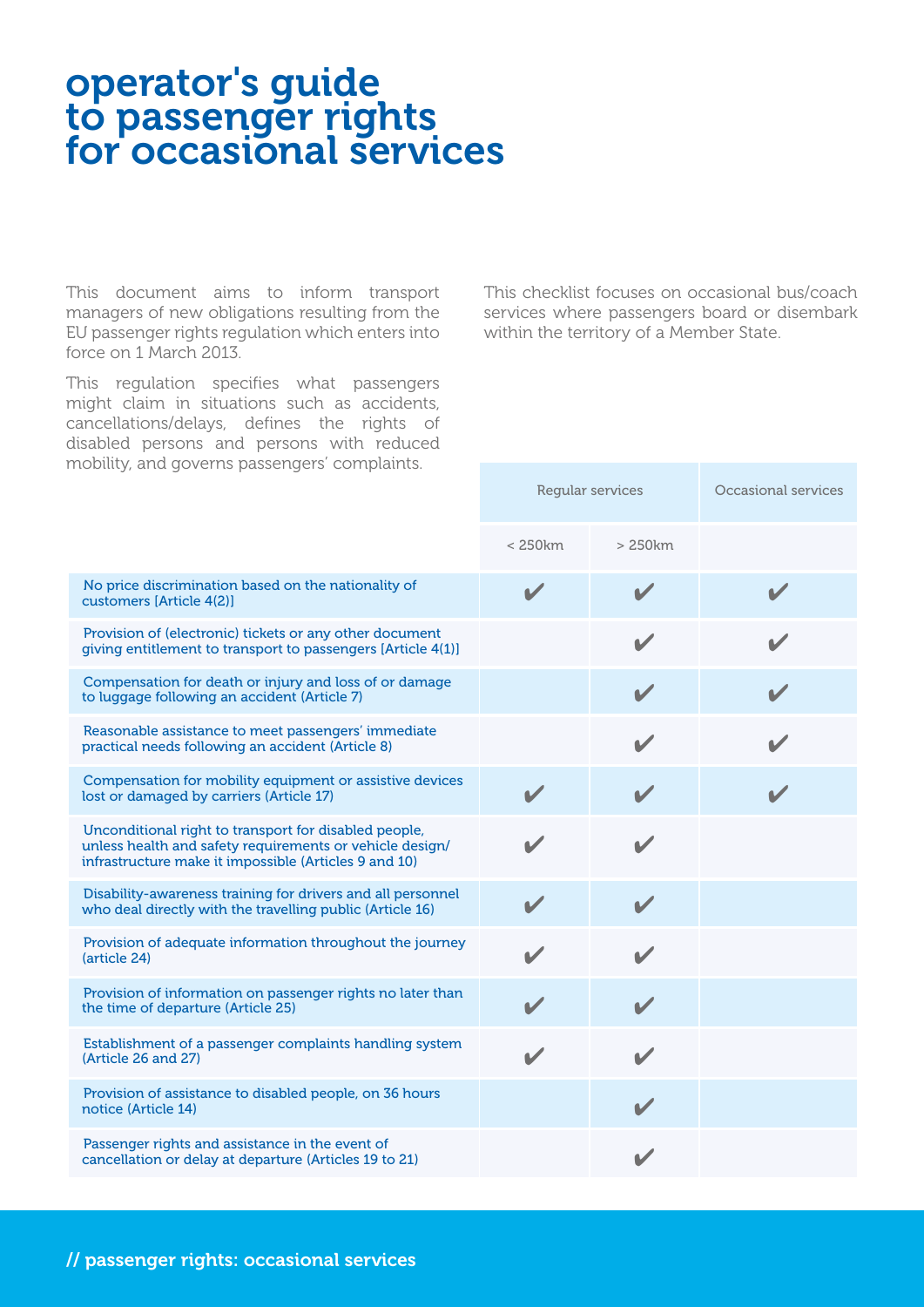## 01 // general provisions

Carriers must issue tickets or electronic tickets, unless other documents give entitlement to transport.

Contract conditions and tariffs applied by carriers must be offered to passengers without any discrimination based on nationality.

In the event that a carrier, travel agent or tour operator has delegated the performance of an obligation to a third party, both parties remain liable for the acts and omissions of that third party.

## 02 //what to do after an accident?

#### Carrier obligations to passengers after an accident

Where appropriate, carriers might be expected to assist passengers with:

- **→** Accommodation, up to a maximum 80 EUR per passenger per night for a maximum of 2 nights;
- → Food:
- → Clothing;
- → Transport to destination or to place of accommodation;
- $\rightarrow$  Facilitating first aid.

Any assistance provided to passengers does not constitute an acceptance or recognition of liability by the carrier.

### Compensation in case of accident

Following an accident, passengers are entitled to financial compensation for the following:

→ Death (including reasonable funeral expenses);

- → Personal injury;
- $\rightarrow$  Luggage that is lost or damaged;
- → Damage to wheelchairs, other mobility equipment, or assistive devices.

## Compensation amount: How much should be given?

This will be calculated according to the applicable national law<sup>01</sup>.

For damage to wheelchairs, other mobility equipment, or assistive devices, compensation must cover the replacement or repair costs for the lost or damaged equipment.

### Carriers may ask for compensation from any third parties depending on the applicable national laws.

## 03 // how to deal with disabled passengers and passengers with reduced mobility?

## Compensation for wheelchairs and mobility equipment

When carriers have either lost or damaged a wheelchair, other mobility equipment or assistive devices in any circumstances, the financial compensation paid must be equal to the replacement or repair cost for the lost or damaged equipment or devices.

<sup>01</sup> Law chosen by the parties; in the absence of choice, law of the country where the passenger has his habitual residence, provided that either the place of departure or the place of destination is situated in that country. Otherwise, law of the country where the carrier has his habitual residence.